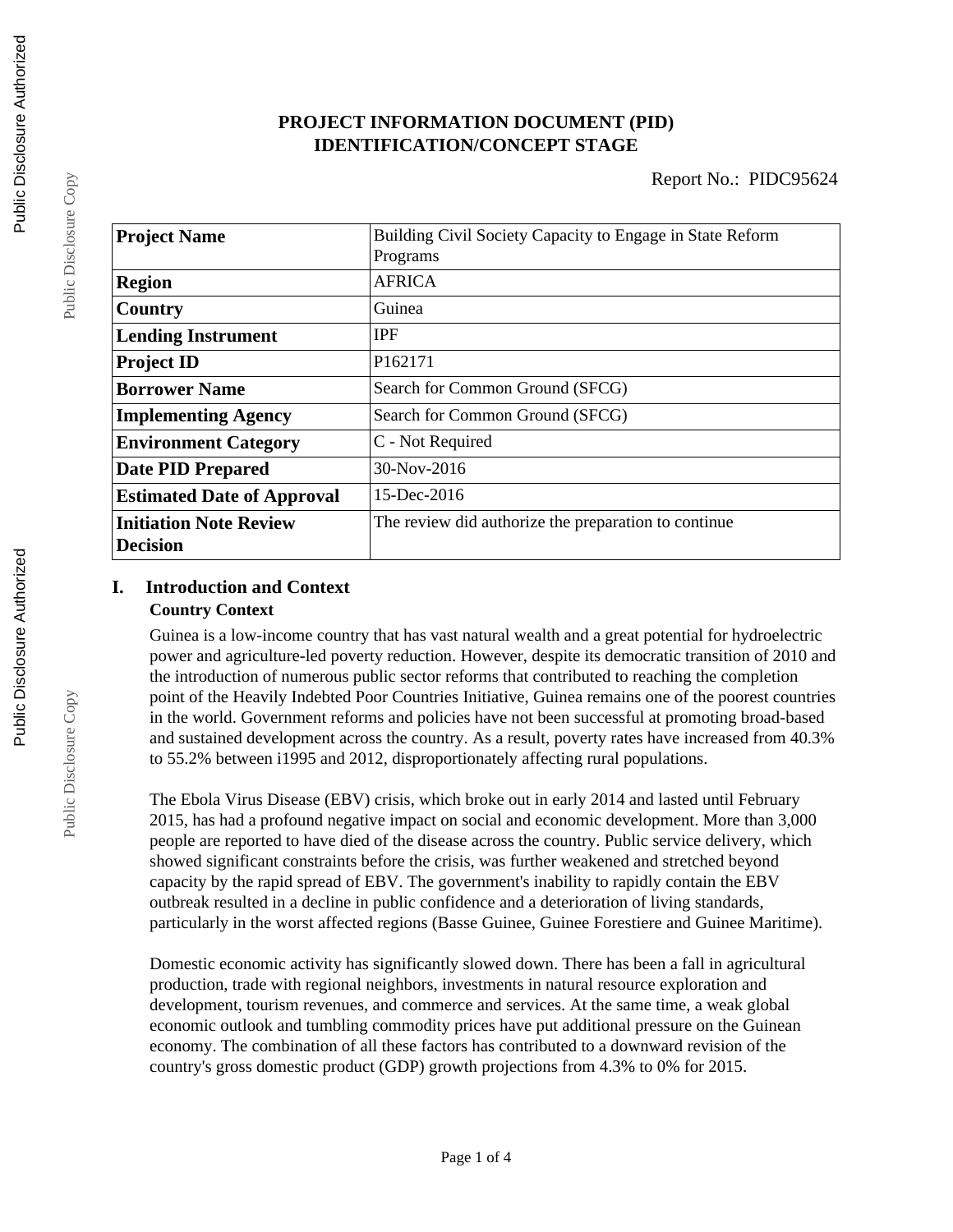#### **Sectoral and Institutional Context**

Already prior to the onset of EBV, basic public services in Guinea suffered from significant capacity and funding gaps. Guinea consistently ranked among the lowest performers in the United Nations Development Program (UNDP) Human Development Index (HDI), particularly on health and education outcomes. School enrollments rates as measured in 2011 indicated that around 60% of children between the ages of 8 to 14 were out of school. Funding allocated to the health sector in 2012 was estimated at 2.7% of the national budget, well below the health-financing target of 15% set by the Abuja declaration.

Institutional constraints and challenges in the supply and demand of public services have contributed to the spread and slow containment of EBV. On the supply side, health and education workers were insufficiently trained and supervised, particularly outside of Conakry, resulting in high absenteeism rates and low productivity. Guinea has one of the lowest rates of physicians per 1000 inhabitants in the region, which is likely to have deteriorated due to the high number of fatalities among local health staff during the crisis. Health infrastructure and facilities were poorly equipped and prepared to respond to large-scale emergencies, like the one presented by the EBV crisis. These factors, combined with limited and unpredictable funding and weak control mechanisms in social sectors, have significantly eroded the effectiveness of the government response to the EBV outbreak. Furthermore, the presence of significant capacity constraints at all levels of government has resulted in inefficiencies and bottlenecks throughout the process of planning, coordinating, executing, and monitoring the government response at both central and local levels.

On the demand side, citizens face multiple constraints to accessing services, ranging from high service fees, distance, and cultural and social barriers. There is also a widespread reluctance among the general public to seek health services due to fear of contamination, misperception of the disease, and lack of trust in service providers, resulting in drop of reproductive health services and prenatal visits.

Against this background, the government has drafted a Post-Ebola Priority Action Plan (PAPP) to address the immediate citizen needs in the aftermath of the crisis and to build the required pillars to boost and sustain an economic recovery and growth in the medium term. Representatives from the private sector, civil society, and the National Assembly were invited to participate in the preparation of the PAPP in order to better identify the key challenges and opportunities, and work together to strengthen capabilities and promote resilience. The PAPP is estimated to cost US\$ 2.89 billion for the period 2015-2017.

The PAPP encompasses four pillars to guide the recovery efforts and to ensure a broad based response to the crisis. The first pillar consists of social sector support aimed at improving and expanding key social services to better address citizens' needs after the crisis. It emphasizes the need to strengthen health systems at all levels, build the resilience of the education sector, and improve targeting to families affected by the EBV. The second pillar economic recovery focuses on jump starting economic activity and productivity in key sectors. The third is the infrastructure investments pillar, which focuses on rehabilitating roads, expanding access to water and sanitation services, building ports and airports, and expanding ICT and radio coverage to support economic growth and productivity. The fourth is the governance support pillar, under which the PAPP aims to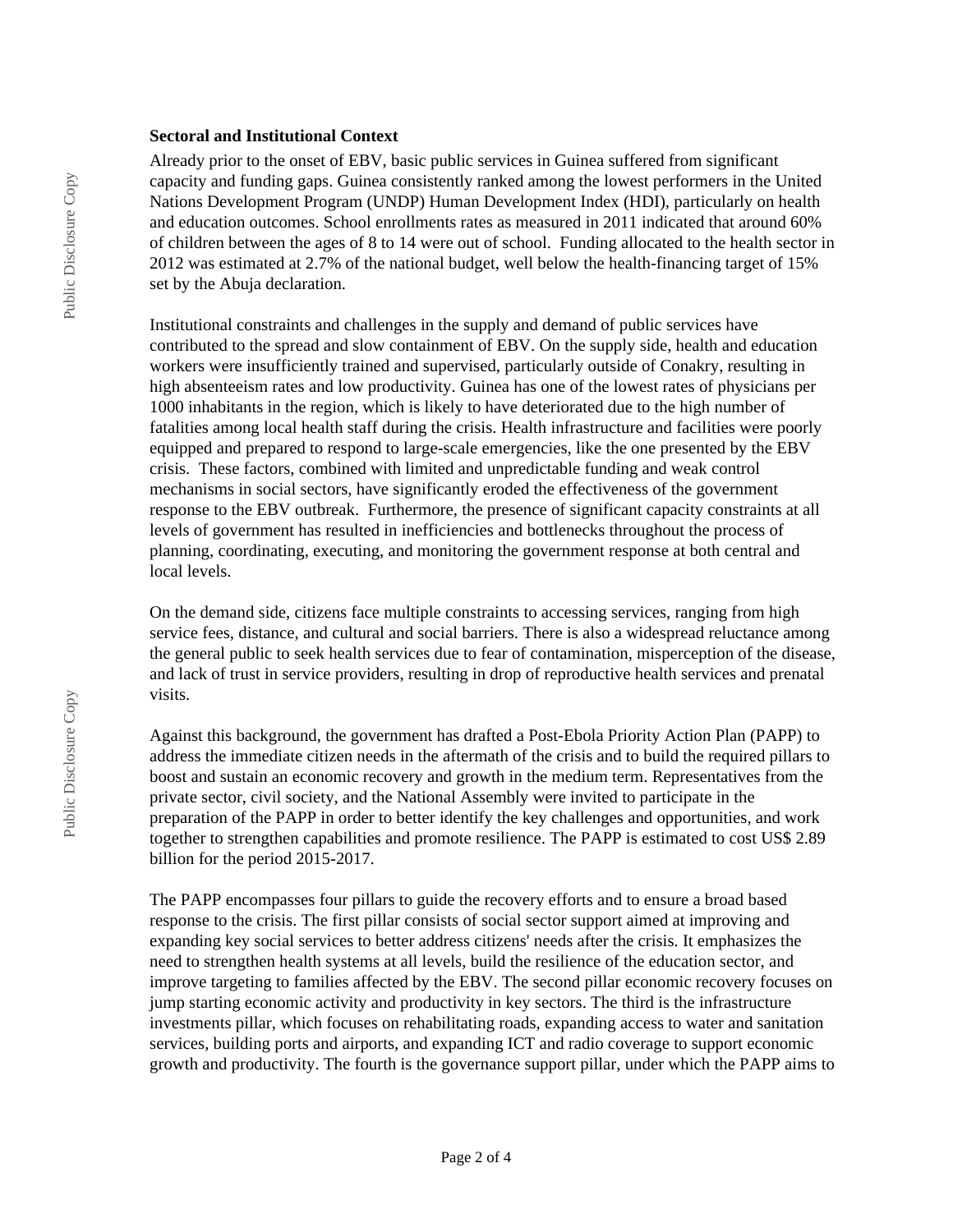build the necessary government capacity to implement public sector reforms, improve service delivery, and effectively manage the post-Ebola recovery.

#### **Relationship to CAS/CPS/CPF**

The proposed project is consistent with the World Bank Group's Country Partnership Strategy (FY14- FY17) for Guinea, as its focus is on improving development outcomes in the education, health, and social protection sectors. Project activities will also complement the implementation of the World Bank's Ebola Recovery and Reconstruction Trust Fund (ERRTF) by generating information that will help to monitor service delivery at the local level, strengthening government capacity to implement the post-Ebola recovery, and enhancing transparency and accountability in the use of recovery funds. With close to US\$ 260 million mobilized, the World Bank is one of the main donors supporting the post-Ebola recovery efforts in Guinea.

### **II. Project Development Objective(s)**

### **Proposed Development Objective(s)**

The overall project objective is to enhance transparency in the use of post-Ebola recovery funds in targeted districts.

#### **Key Results**

The key result indicator for this project is:

-Increased number of actions enacted by the Reform and Modernization Program (PREMA) and Government agencies that leverage information generated by the project to improve the implementation of the post-Ebola recovery.

### **III. Preliminary Description**

**Concept Description**

### **IV. Safeguard Policies that Might Apply**

| Safeguard Policies Triggered by the Project    | <b>Yes</b> | N <sub>0</sub> | <b>TBD</b> |
|------------------------------------------------|------------|----------------|------------|
| Environmental Assessment OP/BP 4.01            |            | x              |            |
| Natural Habitats OP/BP 4.04                    |            | x              |            |
| Forests OP/BP 4.36                             |            | x              |            |
| Pest Management OP 4.09                        |            | x              |            |
| Physical Cultural Resources OP/BP 4.11         |            | x              |            |
| Indigenous Peoples OP/BP 4.10                  |            | x              |            |
| Involuntary Resettlement OP/BP 4.12            |            | ×              |            |
| Safety of Dams OP/BP 4.37                      |            | X              |            |
| Projects on International Waterways OP/BP 7.50 |            | X              |            |
| Projects in Disputed Areas OP/BP 7.60          |            | x              |            |

### **V. Financing** *(in USD Million)*

| $\vert$ Total Project Cost: $\vert$ 0.8 |  | $\text{Total Bank Financial}$ (0 |  |
|-----------------------------------------|--|----------------------------------|--|
|-----------------------------------------|--|----------------------------------|--|